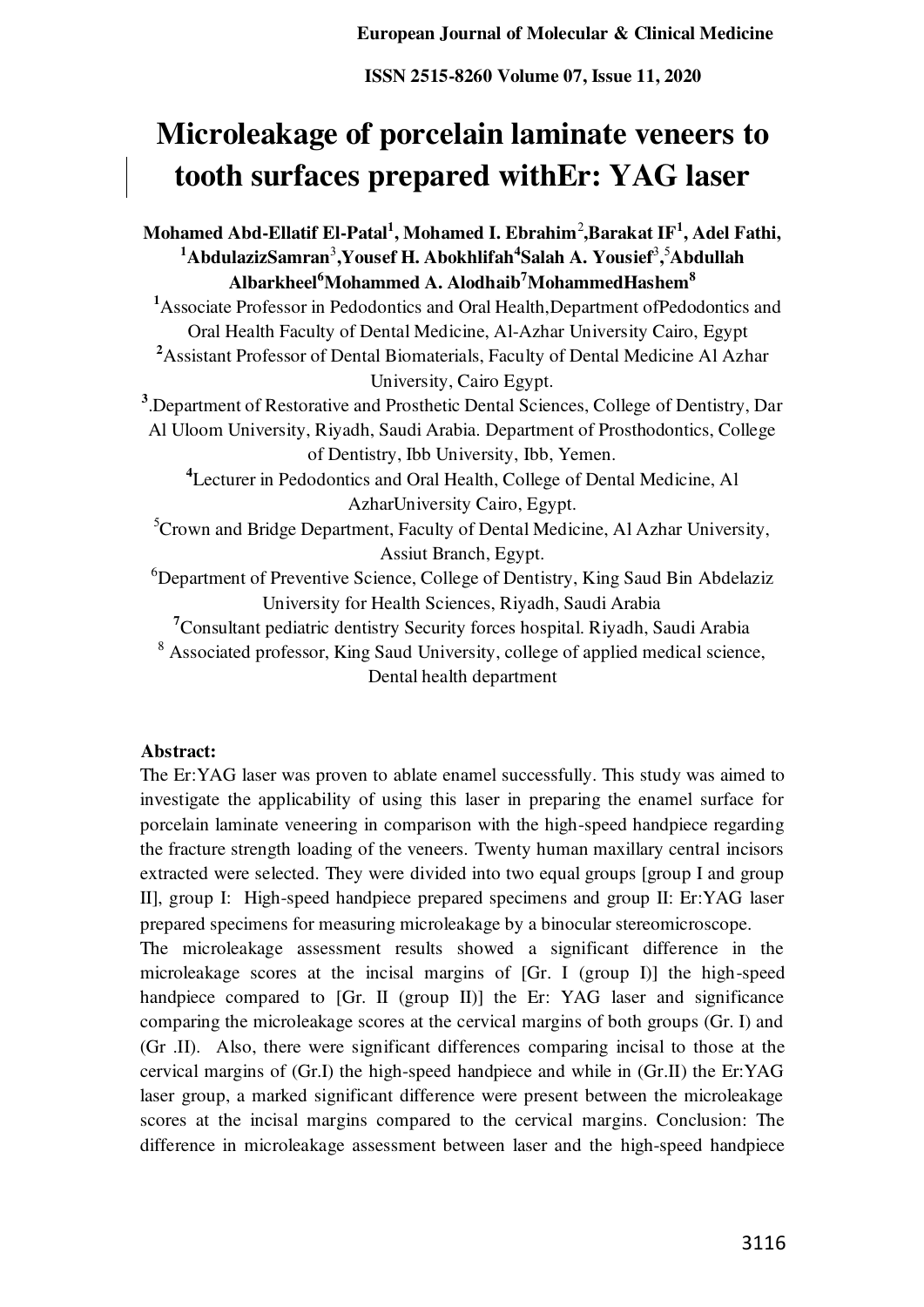#### **ISSN 2515-8260 Volume 07, Issue 11, 2020**

specimens was significant and could affect the longevity of the porcelain laminate veneers.

#### **Introduction:**

As we approach the twenty-first century, researchers in the dental field are faced with the challenge of mastering a rapidly changing technology. Exploring and understanding the possibilities will enable a professional to grow [1].

Entry into the new millennium means adapting to this ever-changing technology, an evolution from simple mechanisms to the boundless era of electro-optics [2].

Researches aimed to study the possible replacement of the bur drill by the laser to remove caries, prepare cavities in enamel and dentin and condition the surface for a reliable restoration bonding. Also, reduce patient anxiety from the pain, noise and vibration of the mechanical drill [3].

In dental research, basic and clinical studies were done with the Er:YAG laser [4, 5]. Comparative studies of pulpal reactions after caries removal and cavity preparation with Er:YAG laser and those with conventional high-speed bur showed pulpal responses that were acceptable with no histopathological differences obtained between them. Studies on the ablated surface morphology by SEM, surface roughness, infrared spectroscopy, microleakage of applied restorations, and bond strength of resinshave made the Er:YAG laser challenging in replacing the high-speed drill [6,7].

Esthetic correction of anterior teeth has been achieved by preparing full crowns for many yearsand was considered the most predictable and durable method. However, However, this approach is considered invasive and involves a substantial removal of sound tooth structures and potentially adverse effects on adjacent pulp and periodontal tissues[8, 9].

Bonded ceramics were an exciting new entity for research and development since the 1980s and now accepted as a valid treatment modality. Porcelain laminate veneers have exhibited predictability and experienced an incredibly rapid public acceptance with widespread utilization as one of the most conservative methods of restoring discolored, fractured, and malformed teeth with the least preparation thickness [10].

Many studies have been focused on the clinical efficiency of porcelain veneers in terms of the tooth preparation design, the adhesive system, the quality of the marginal adaptation, the resistance against microleakage, the periodontal response, the fracture resistance and the aesthetic characteristics of the restorations[11,12].

Still little information about the evaluation of the applicability of the Er: YAG laser technique in teeth preparation compared by bur drilling in microleakage resistance and the fracture loading Strength of porcelain laminate veneers as well as the surface morphology with any expected compositional changes that might result[13-15].

The objective of this study was to evaluate the effect of using Er: YAG laser tooth preparation on the microleakage of porcelain laminate veneers.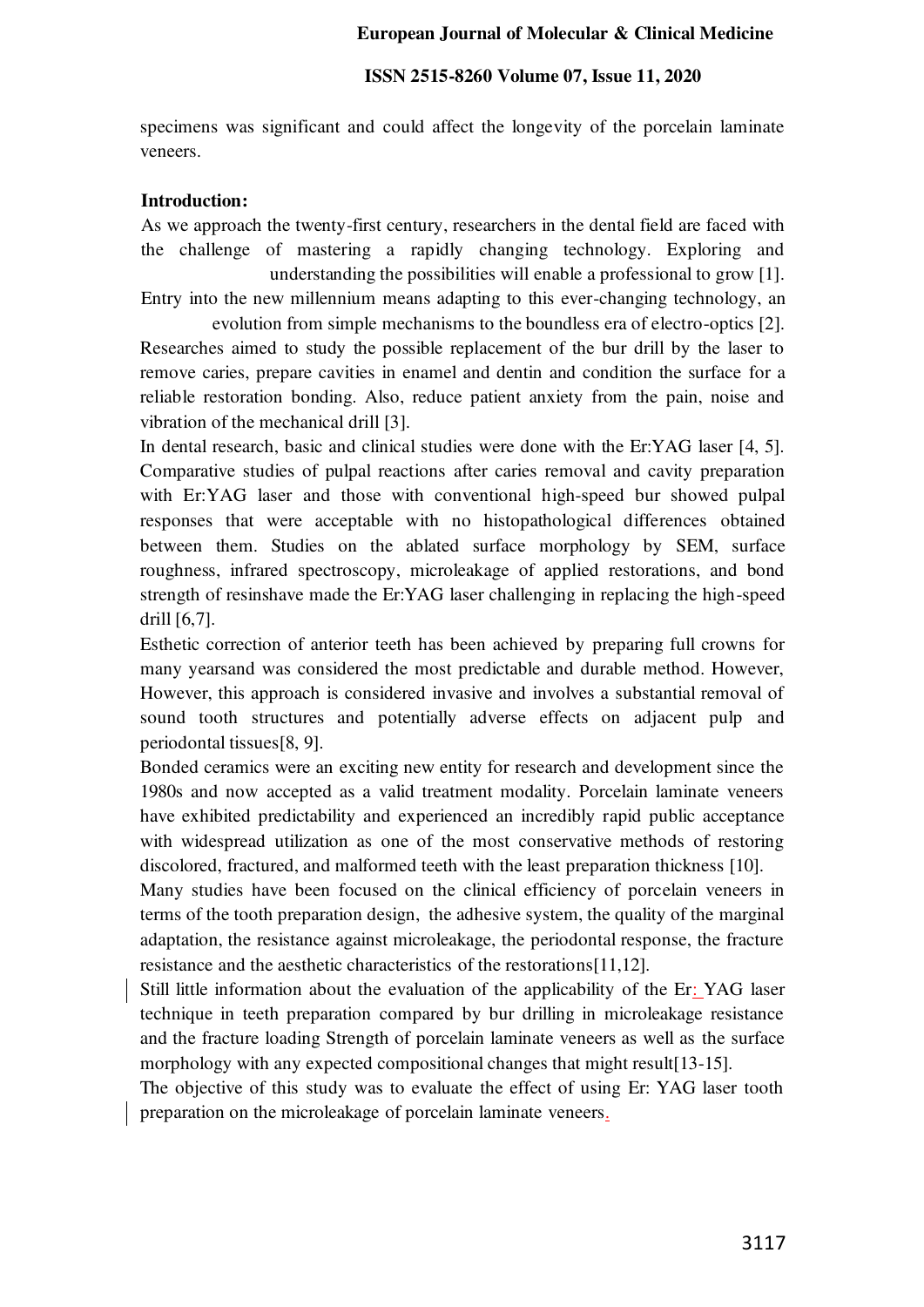# **ISSN 2515-8260 Volume 07, Issue 11, 2020**

# **Material and methods:**

The materials that were used in the currentstudyare illustrated in Table (1).

|                | Materials                                                     | <b>Trade/Manufacturer</b>         |  |  |
|----------------|---------------------------------------------------------------|-----------------------------------|--|--|
| $\mathbf{1}$   | <b>Impression material used: Heavy and light body</b>         | 3M ESPE Seefeld, Germany          |  |  |
|                | (Additional -type silicone) impression material (Putty        |                                   |  |  |
|                | Soft +Dimension Grant L)                                      |                                   |  |  |
| $\overline{2}$ | <b>Stone type :</b> (Type IV) dental stone die material       | GC Fujirock EP;GC Corp, Tokyo,    |  |  |
|                |                                                               | Japan)                            |  |  |
| 3              | <b>Ceramic</b><br>type:Leucite-reinforced<br>glass-<br>veneer | Ivoclarvivadent,<br>Schaan,       |  |  |
|                | ceramic material, IPS Empress 1                               | Liechtenstein                     |  |  |
|                |                                                               |                                   |  |  |
| $\overline{4}$ | Acid Etching & Bonding: 37% phosphoric acid                   | Total Etch; Ivoclar Vivadent      |  |  |
|                |                                                               |                                   |  |  |
| 5              | <b>Bonding agent:</b> Syntac bonding                          | Primer<br>Syntac<br>and<br>Syntac |  |  |
|                |                                                               | adhesive; IvoclarVivadent         |  |  |
| 6              | <b>Resin cement used:</b> Transparent dual-polymerizing       | Variolink II, Ivoclarvivadent     |  |  |
|                | (Variolink II) resin composite of low viscosity               |                                   |  |  |
|                |                                                               |                                   |  |  |
|                |                                                               |                                   |  |  |
| $\overline{7}$ | <b>Finishing disks</b>                                        | $Sof - Lex$ ; 3M ESPE             |  |  |
|                |                                                               |                                   |  |  |

# **Methods:**

Twenty human maxillary central incisors extracted for periodontal causes with nearly the same crown length and mesiodistal width were selected. Teeth were free from dental caries or any restorations. The teeth were cleaned and stored in normal saline solution at room temperature immediately after extraction.

# **Grouping of samples**:

Twenty extracted central incisors were divided into two equal groups according to preparation method used for laminate veneer; [group I and group II], group I: highspeed handpiece prepared specimens (10 specimens) and group II: Er:YAG Laser prepared specimens (10 specimens) for measuring microleakage by a binocular stereomicroscope.

# **Specimens and group preparations:**

 A specially constructed mold to form resin blocks consists of an inner split cylinder and an outer assembling one of (1x2x1cm); the specimens were mounted individually in the acrylic blocks with their long axis perpendicular to the acrylic block surface. All specimens were embedded up to 2 mm below the cementoenamel junction.

# **Group I:**

Ten central incisors were prepared in a window type preparation. The facial reduction was performed using a self-limiting depth three-wheel-diamond of 0.5 mm<sup>\*</sup> to define the depth cuts, then a 1 mm chamfer diamond stone bur<sup>\*\*</sup> were used to refine the tooth preparation till the depth grooves, as shown in Figure (1). The gingival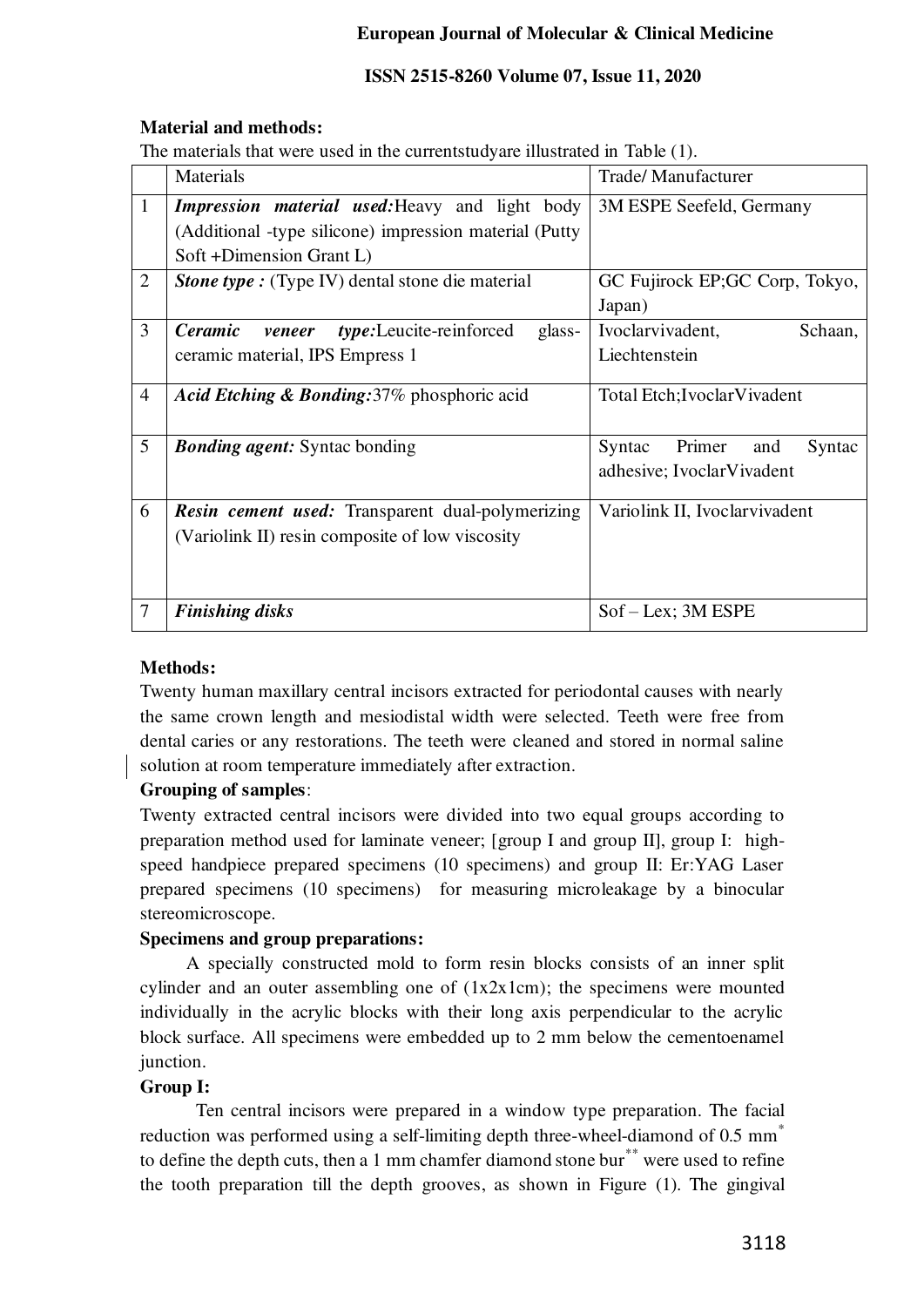#### **ISSN 2515-8260 Volume 07, Issue 11, 2020**

portion of the facial reduction ends with a chamfer finish line that ends 1mm incisal to the cementoenamel junction.

The extension of the facial reduction proximally till the proximal line angles mesially and distally. The incisal edge was kept intact without an incisal overlap. All tooth preparations were completed entirely in enamel and finished without any sharp line angles. All the specimens were prepared using the high-speed handpiece under water coolant.

## **Group II:**

According to our pilot study made on five central incisors to standardize the technique of laser preparation, the proximal extensions and the laser parameters, energy used of 400-450mJ at 250-350µsec at thefrequency of 10 Hz, an air-water spray cooling system of 6ml/min. using the  $Er:YAG$ <sup>\*\*\*</sup> laser handpiece of spot size 0.63mm, as shown in Figure(2). Three depth cuts similar to the limiting depth cutting three-wheeldiamond stone of 0.5mm, were prepared with the laser till the shank (of the threewheel stone stands steady on the unprepared enamel, then continuing preparation of all the enamel surface in a steady back and forth movement in a mesiodistal and incisocervical direction following the convexity of the tooth surface. The extension of facial reduction was similar to that of group I as a window type preparation extending proximally from the mesial to distal line angles and incisally to the incisal edge withoutoverlap and cervically ends 1mm incisal to the cementoenamel junction.

------------------------------------

\*\* (6844-314-014; Brasseler, Germany)

\*\*\* (Kavo KEY Er:YAG Laser, Germany)

#### **Impression making and master die fabrication:**

Randomly forty specimens (twenty from each group) were selected, and impressions made using heavy and light body (Additional -type silicone) impression material. For each tooth, the impression wasmade separately in a specially designedperforated copper mold. The impressions were poured with a vacuum mixed improved (Type IV) dentalstone die according to the manufacturer's instructions with respect to water/powder ratio and mixing time.

Dies were recovered from the impressions, and two layers of die spacer<sup>\*</sup>were painted at 0.5mm short of the preparations' finish lines. Two coats of die lubricant<sup>\*\*</sup> were then applied to each die.

<sup>\* (834-31-021;</sup> Brasseler, Lemgo, Germany)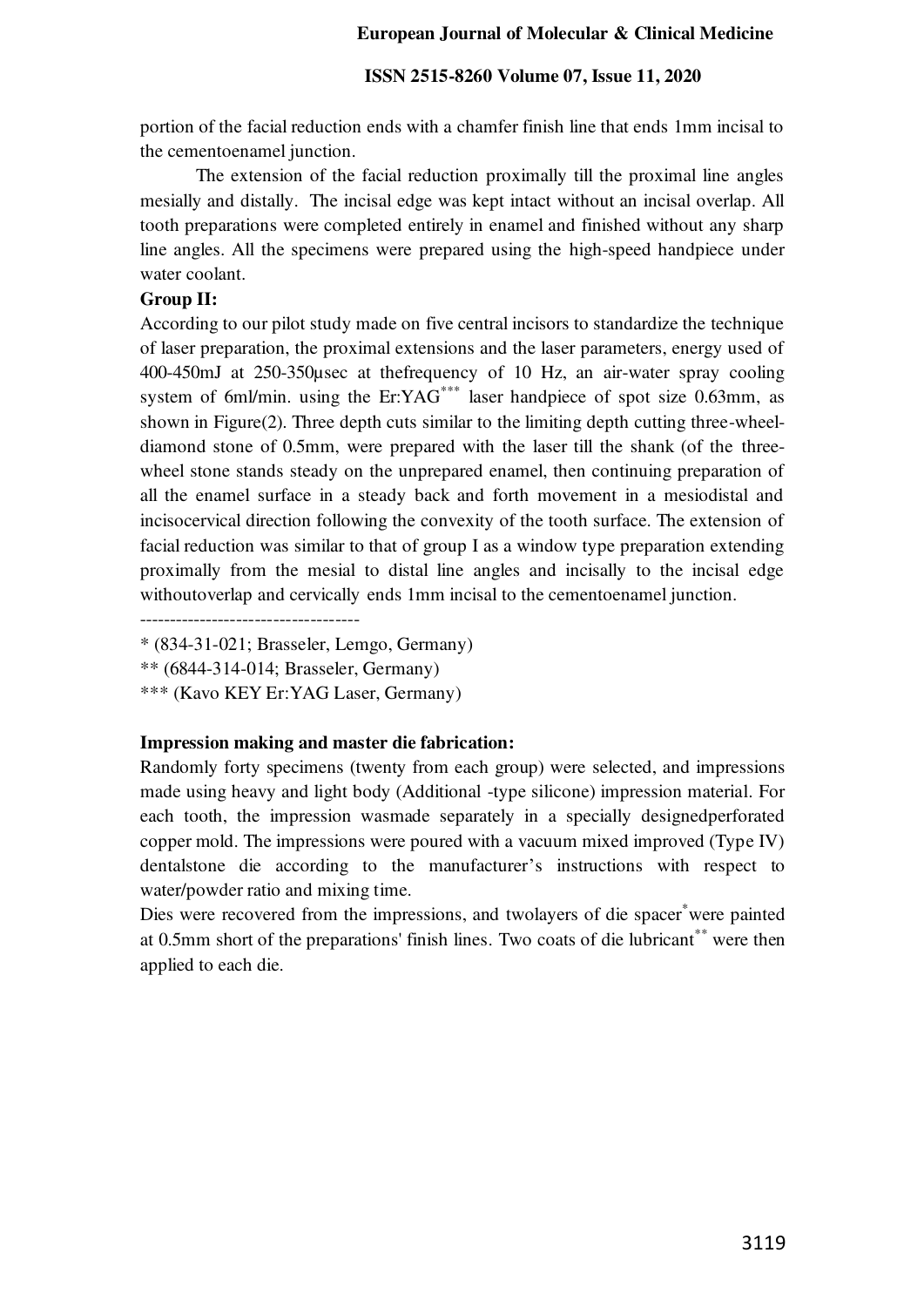**ISSN 2515-8260 Volume 07, Issue 11, 2020**



Figure  $(1)$ : Photograph showed acentral incisor from group I with indentations of the facial reduction using the self-limiting depth cutting disks.



Figure (2): The Er:YAG laser ablation of enamel with the red aiming beam on the surface.

-------------------------

\*(Cement spacer, Kerr dental, Orange, Calif.)

\*\* (Die lube; Degussa, South Plainfield, N.J.)

## **Ceramic Veneer fabrication:**

The Veneers were made of a leucite-reinforced glass-ceramic material, IPS Empress 1. All veneers were waxed then sprued. After the investment of the wax patterns, the investment cylinders were preheated in a conventional preheating furnace(Kavo Dental Gmbh, Biberach, Germany) to a final temperature of 850 ºC. A hot press furnace(IPS Empress EP 5000, IvoclarVivadent) was used for the pressing procedure of the ceramic veneers. The investment cylinders, along with the glass-ceramic ingots, were placed at the center of the press furnace and pressed at a temperature of 1050 °C.

 After the divestment, the pressed veneers were cut from the sprues with a water cooled diamond-coated disks(Diaflex, Horico Dental, Berlin, Germany) and cleaned with a jet steam machine(EV1, Sofia, Italy). The veneer fit was verified on the master casts. Two glazing procedures were performed in a porcelain firing oven(Programat P90/P95; IvoclarVivadent), (different IPS Empress ceramic veneers).

The intaglio surfaces of the veneer were airborne-particle abraded with a high-grade alumina\* at 2-bar pressure and cleaned with a jet steam machine\*\*.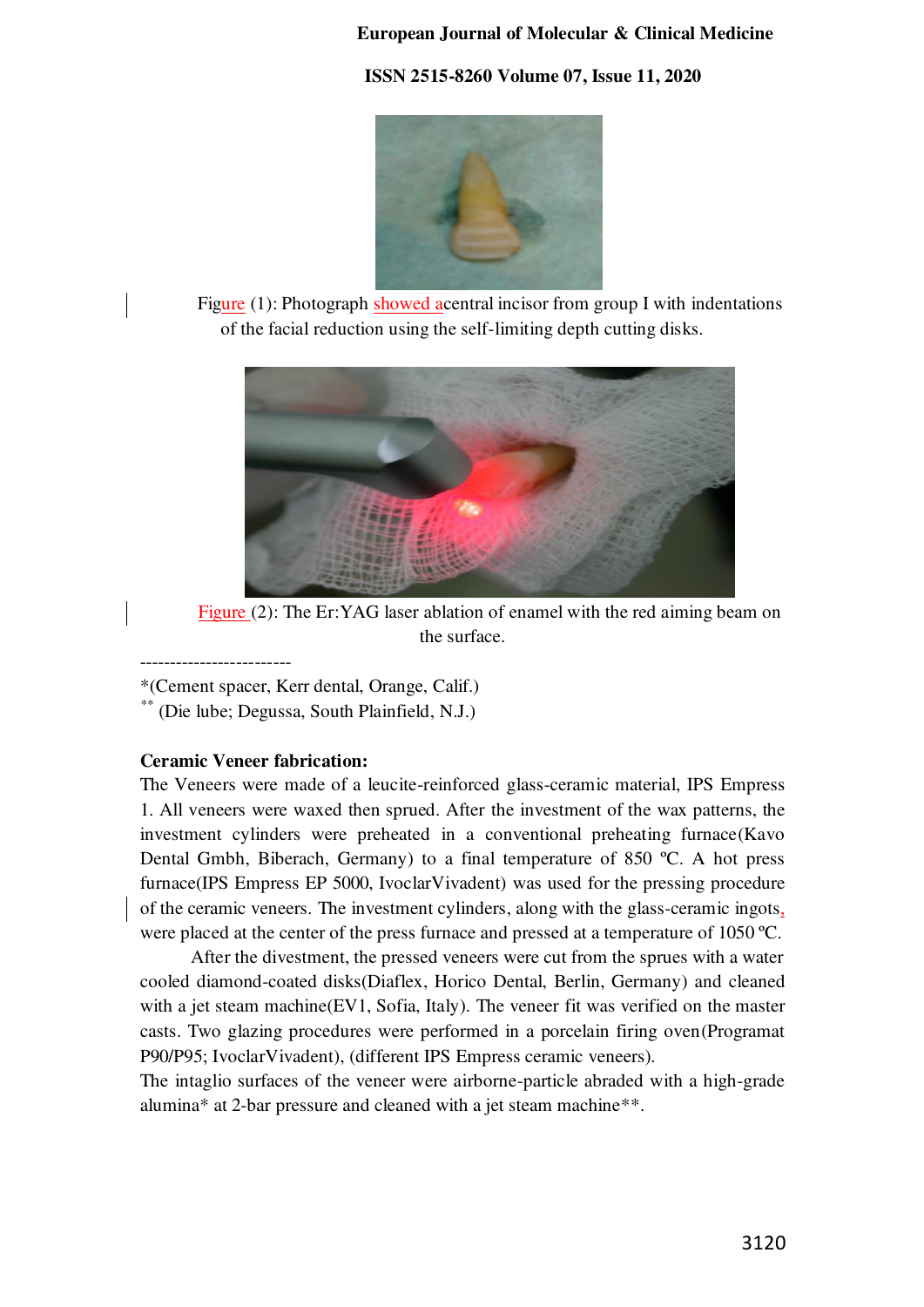#### **ISSN 2515-8260 Volume 07, Issue 11, 2020**

#### **Acid etching:**

Forty of the prepared teeth (20 for microleakage assessment and 20 for fracture load testing) were cleaned and then washed, dried, and etched with 37% phosphoric acid for 15 seconds, then rinsed with water spray, then dried with oil /water-free air spray.

# **Bonding the ceramic veneers:**

 The veneers were cleaned with 99% isopropanol, and the intaglio surface of the veneer was etched for 60 seconds with a 5% hydrofluoric acid gel. A silanecoupling agent was then applied to the etched surface with a brush to the ceramic veneer for 60 seconds and then air dried. Then the Syntac bonding\*\*\*was applied to the etched tooth surface, and the veneers were luted with a transparent dualpolymerizing resin composite\*\*\*\*of low viscosity.

```
------------------
```
- \* (Type 100, Kavo Dental GmbH)
- \*\* (SJ, Silfradent)
- \*\*\*(3M ESPE, St. Paul, USA)
- \*\*\* (Variolink II, IvoclarVivadent)

The excess cement material was removed with sponge pellets while still soft, and the margins were covered with an air-inhibiting gelbefore light polymerizing. The ceramic veneers were light polymerized with the light cure system\*from the facial to cervical and palatal for at least 60 seconds.

Finishing was performed using hand instruments (# 15 scalpel, Bard-Parker) and the (Sof – Lex) finishing disks.

# **Microleakage assessment:**

## **1. Sealing of teeth:**

 Ten teeth of each group with their ceramic laminates luted were removed from saline and dried with oil-free air. The apices of the roots were sealed with composite resin.

Each tooth was coated with clear nail polish except at the incisal edge and at the cervical edge,whereone millimeter was left. One layer of the polish is first applied by using of a soft, gentle brush and left to dry, and then a second layer was applied to ensure complete sealing of all other surfaces of the tested specimens. Finally, a third layer of polish was applied, and while still tacky, each tooth was wrapped individually with aluminum foil and adapted using a plastic instrument. After an hour,1 mm around the incisal and cervical margins of the foil was exposed with a sharp bard parker blade. A final coat of nail polish was then applied over the wrapped foil at the cut edges to ensure proper sealing.

#### **2. Preparation of tracing dye solution:**

2% aqueous solution of methylene blue dye was utilized, 2 grams of methylene blue powderwere dissolved in 100 ml distilled water, and the solution was adequately agitatedto ensure complete dissolution of powder particles.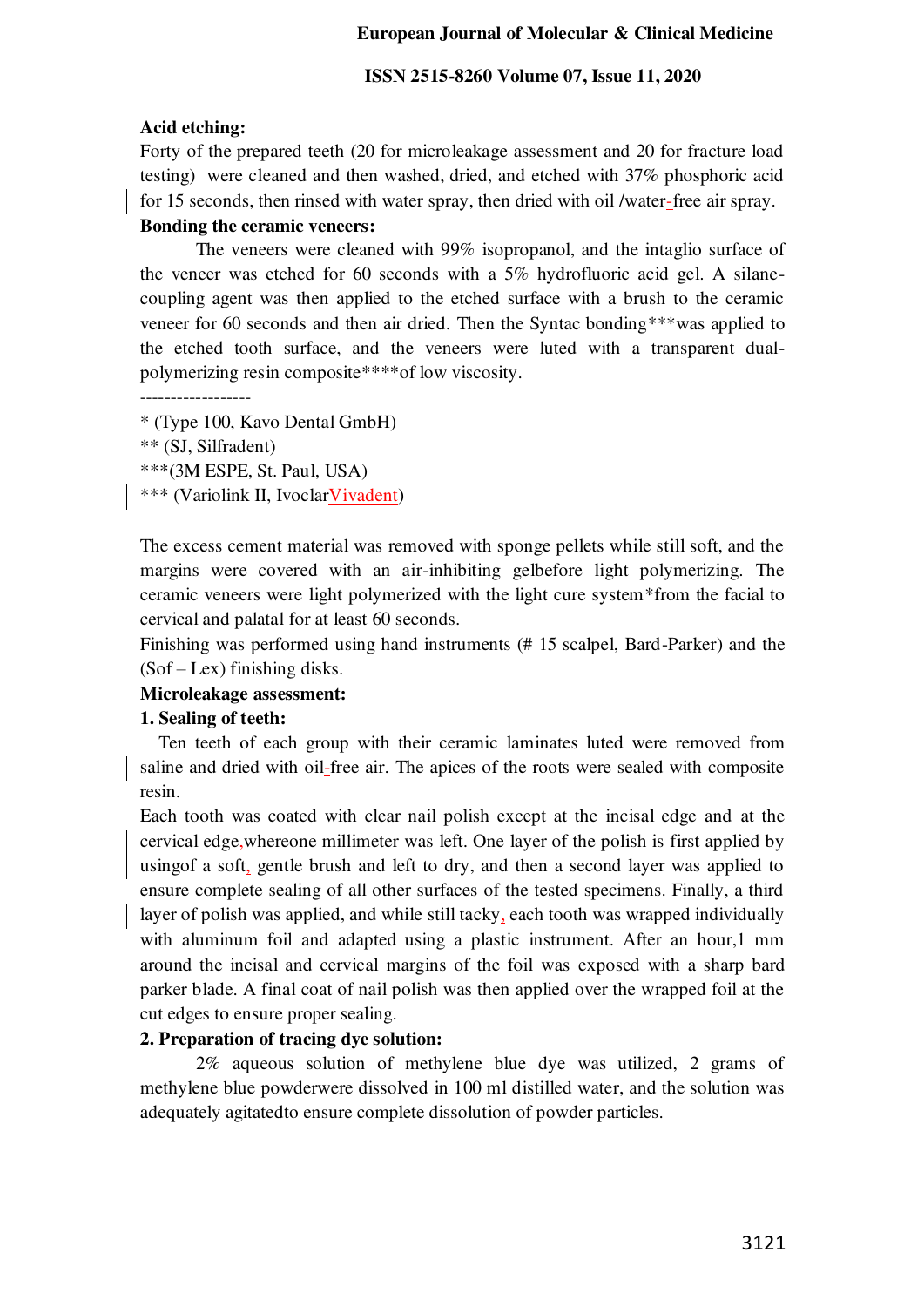#### **ISSN 2515-8260 Volume 07, Issue 11, 2020**

## **3. Immersion of teeth in the dye:**

The teeth were immersed in the 2% methylene blue dye solution for 4 hours at room temperature; then,the teeth were removed from the dye and rinsed thoroughly under running water for 5 minutes. Then foil was stripped off, teeth cleaned softly and dried.

-------------------------------- \*(Elipar Free light 2, 3M, ESPE)

## **4. Sectioning of the teeth:**

The teeth specimens with ceramics were sliced labiolingually into three equal slices using a water-cooled 7/8-inch diamond disc rotating at low speed under sufficient water-cooling to avoid overheating and cracking.

## **5. Microscopic assessment:**

A binocular stereomicroscope\* attached to a computer was used to investigate the extent of dye penetration, assessing microleakage pattern incisally and cervically of each slice following the scoring system used, in addition, measurement of dye penetration using a micrometer scale. The microleakage scoring system:

- Score 0: no leakage at tooth /veneer interface.
- Score 1: penetration of dye along incisal or cervical margins.
- Score2: penetration of the dye up to incisal or cervical one-fourth of the tooth/veneer interface.
- Score 3: penetration up to incisal or cervical half of the tooth/ veneer interface.
- Score 4: penetration of dye along the entire tooth/veneer interface.

 The micrographs were examined, microleakage scoringpattern incisally and cervically tabulated and measured in a micrometer scale, and results were statistically analyzed using the statistical package SPSS version 15 for windowsto analyze nonparametric test using the Chi-Square.

# **Result:**

#### **IV- Microleakage assessment (quantitative evaluation):**

 The results of the Chi-Square statistical analysis of the microleakage score of all the incisal specimens compared to all the cervical specimens without grouping, shows a significant difference(Tab. 2). For more analyzing the data, the Mann-Whitney test was used to show any significant difference between the two groups and the four subgroups(Tab. 3).

 Table(3) shows the descriptive statistics of the microleakage scoring of the dye penetration through ceramic laminates at the incisal and the cervical margins for both groups. As analyzed, there were significant differences in the microleakage scores at the incisal margins of (Gr.I) the high-speed handpiece compared to (Gr.II) the Er:YAG laser. Similar results obtained with significance comparing the microleakage scores at the cervical margins of both groups (Gr.I) and(Gr.II).

-----------------------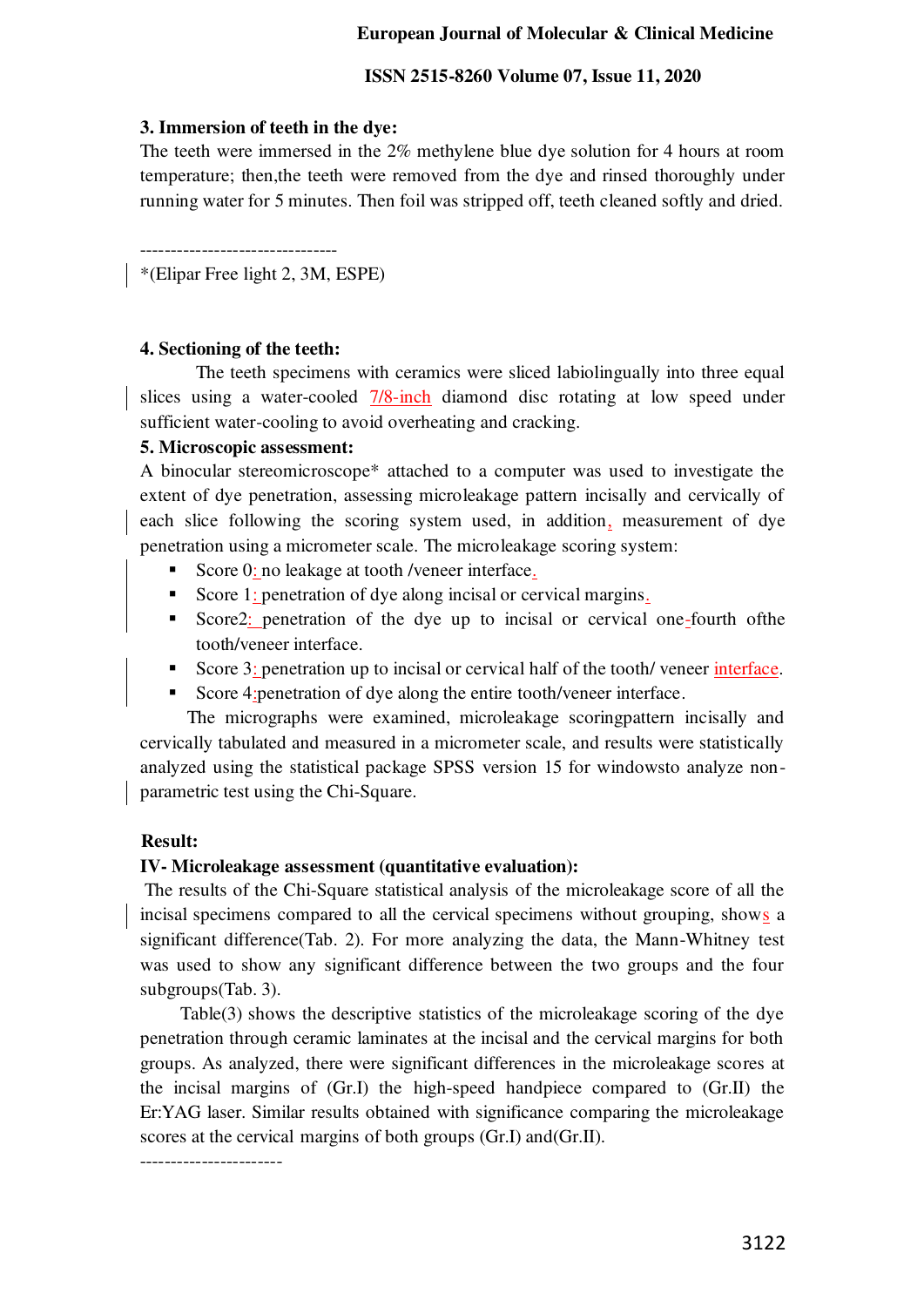#### **ISSN 2515-8260 Volume 07, Issue 11, 2020**

#### \* (Leica, MZ6 Cold Light Germany)

 The statistical analysis comparing the microleakage scores at the incisal to those at the cervical margins of (Gr.I) the high-speed handpiece showed significant difference and while in (Gr.II) the Er:YAG laser group, a marked significant difference were present between the microleakage scores at the incisal margins compared to the cervical margins.

The chart bar in  $Figure (3)$  represents the difference in the percentage of the microleakage scores between the incisal and cervical margins of the high speed handpiece group (Gr.I). the highest scoring percentage recorded in this group was 56.7% for score 2at the cervical margins and also, 56.7% for score 1 at the incisal margins. However, the least scoring percentage recorded in this group was 10% for score 3 at the cervical margins.

 The other chart bar in Figure (4) represents the difference in the percentage of the microleakage scores between the incisal and cervical margins of the Er:YAG laser group (Gr.II). The highest scoring percentage recorded in this group was 66.7% for score 2 at the incisal margins. Nevertheless, the least scoring percentage recorded in this group was 6.7% for score 0 at the cervical margins.

Thehighest scoring percentage recordedwas **(**66.7% for score 2 at the incisal margins) of (Gr.II) the Er:YAG laser group, and the least scoring percentage recorded was 6.7% for score 0 at the cervical margins, also of (Gr.II) the Er:YAG laser groupin Figure (5). This result explains the marked significant difference shown in the statistical analysis in Table (4) comparing the microleakage scores at the incisal margins to the cervical margins of the (Gr.II) the Er:YAG laser group.

|          | $\overline{0}$ |    | 2  | 3  | Observed<br>N | Chi-<br>Square | P-value |
|----------|----------------|----|----|----|---------------|----------------|---------|
| Incisal  |                | 18 | 32 | 10 | 60            | 27.934         | 0.01    |
| Cervical | 8              | 19 | 30 | 3  | 60            | 28.933         | 0.0001  |
|          |                |    |    |    |               |                |         |
| Total    | 8              | 37 | 62 | 13 | 120           | 56.867         | 0.0001  |

Table (2): Chi-Square statistical analysis of the microleakage score of the total incisal compared to the total cervical marginal dye penetration.

 $(P<0.05)$  significant; not significant  $(P>0.05)$ 

Table(3): Descriptive statistics of the microleakage scoring of dye penetration through ceramic laminates at the incisal and the cervical margins for both high speed (Gr.I) and Er:YAG laser (Gr.II) groups using the Mann-Whitney Test.

|         |             |       | Number | Mean  | Sum of | P value     |
|---------|-------------|-------|--------|-------|--------|-------------|
|         |             |       |        | Rank  | ranks  |             |
| Incisal | Dye         | Gr.I  | 30     | 33.15 | 814.5  | 0.001       |
|         | penetration | Gr.II | 30     | 22.85 | 1015.5 | significant |
|         | score       | Total | 60     |       |        |             |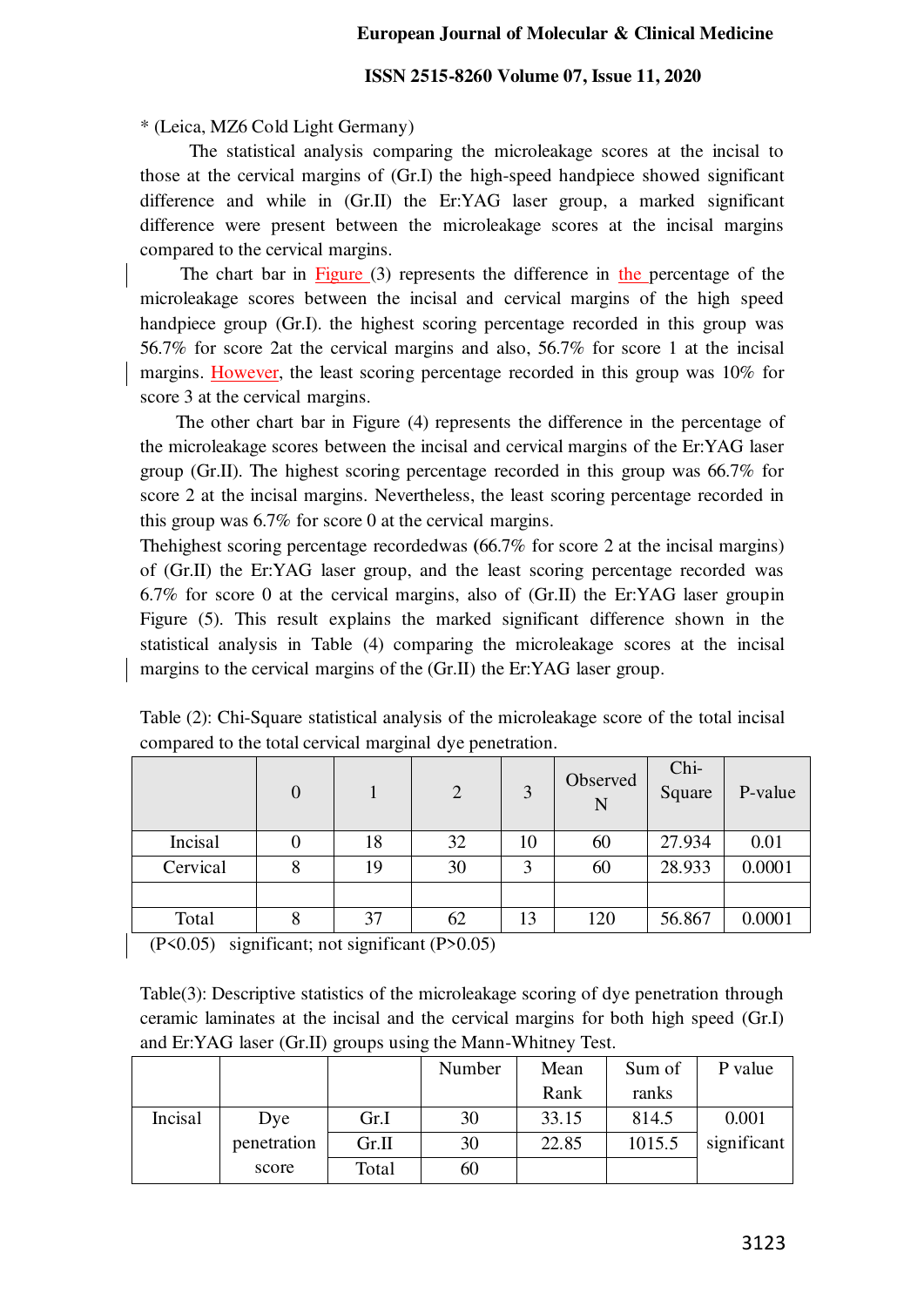| ISSN 2515-8260 Volume 07, Issue 11, 2020 |
|------------------------------------------|
|------------------------------------------|

| Cervical | Dve .       | Gr.I  | 30 | 29.28 | 998.5 | 0.003       |
|----------|-------------|-------|----|-------|-------|-------------|
|          | penetration | Gr.II | 30 | רד דו | 831.5 | significant |
|          | score       | Total | 60 |       |       |             |

(P<0.05) significant; not significant (P>0.05)

Table (4): Descriptive statistics of the microleakage scoring of dye penetration through ceramic laminates at the incisal and the cervical margins for both high speed (Gr.I) and Er:YAG laser (Gr.II) groups.

|       |             |          | Number | Mean  | Sum of | P value     |
|-------|-------------|----------|--------|-------|--------|-------------|
|       |             |          |        | Rank  | ranks  |             |
|       |             |          |        |       |        |             |
| Gr.I  | Dye         | Incisal  | 30     | 30.05 | 901.5  | 0.002       |
|       | penetration | Cervical | 30     | 30.95 | 928.5  | significant |
|       | score       | Total    | 60     |       |        |             |
|       |             |          |        |       |        |             |
| Gr.II | Dye         | Incisal  | 30     | 36.38 | 1091.5 | 0.003       |
|       | penetration | Cervical | 30     | 24.62 | 738.5  | significant |
|       | score       | Total    | 60     |       |        |             |

(P<0.05) significant; not significant (P>0.05)



Figure (3): Chart bar showing the difference in microleakage scores between the incisal and cervical margins of the high-speedhandpiece groupGr.I in percentage.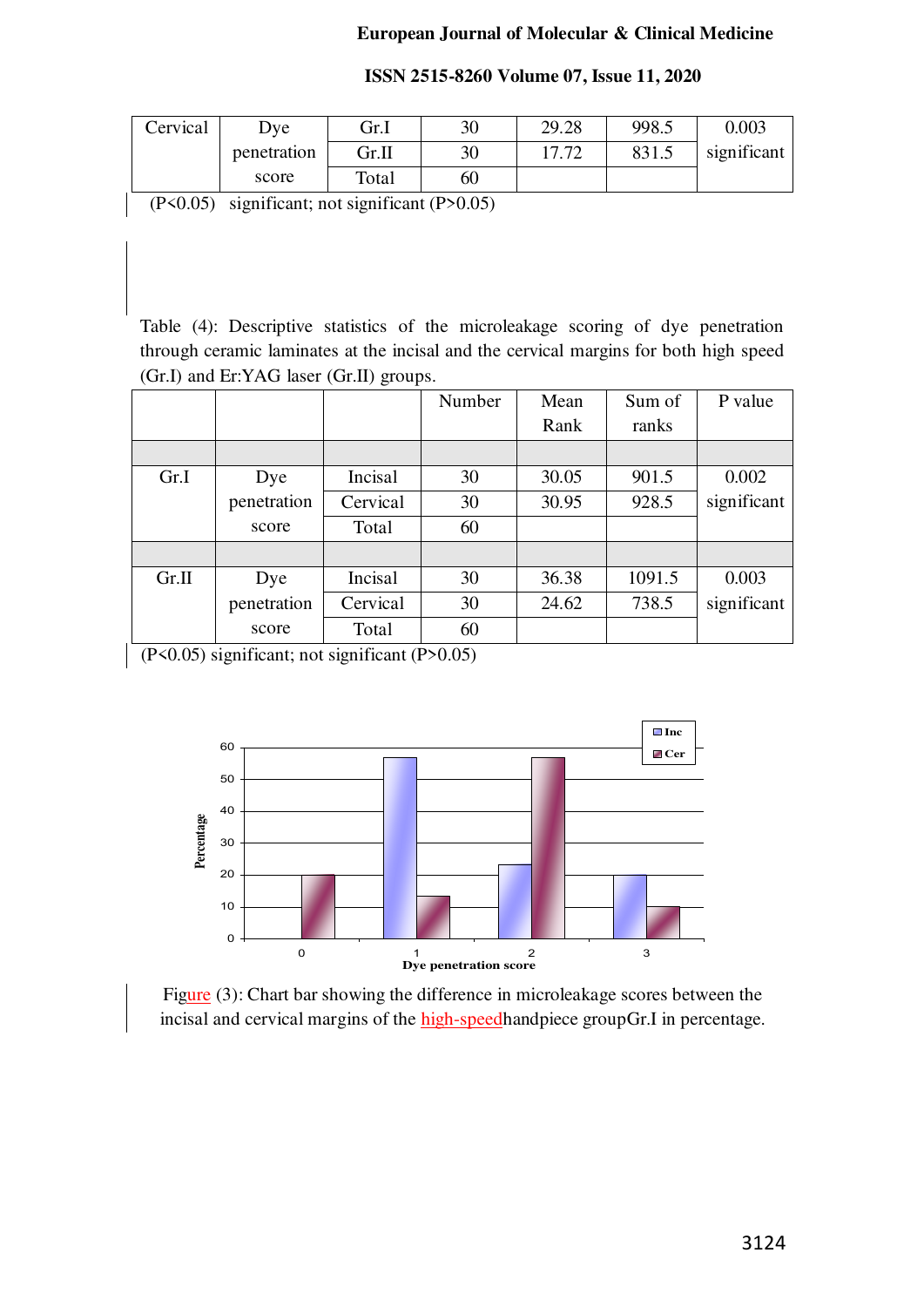**ISSN 2515-8260 Volume 07, Issue 11, 2020**



Figure (4): Chart bar showing the difference in microleakage scores between the incisal and cervical margins of the Er:YAG laser group Gr.II



Figure (5): Chart bar showing the differences in microleakage scores between the incisal and cervical margins of the high speed (Gr.I) compared to the Er:YAG laser group Gr.II

## **Discussion:**

Since the year 1960, studies have never stopped investigating the applicability of laser in caries removal and cavity preparation as a substitution of the high-speed dental drill. The Er:YAG laser emitting in the mid-infrared region of wavelength 2.94  $\mu$ m is found to be efficient and potential in ablation of enamel and dentin with least thermal damage to surrounding unirradiated areas. This laser has a wavelength similar to the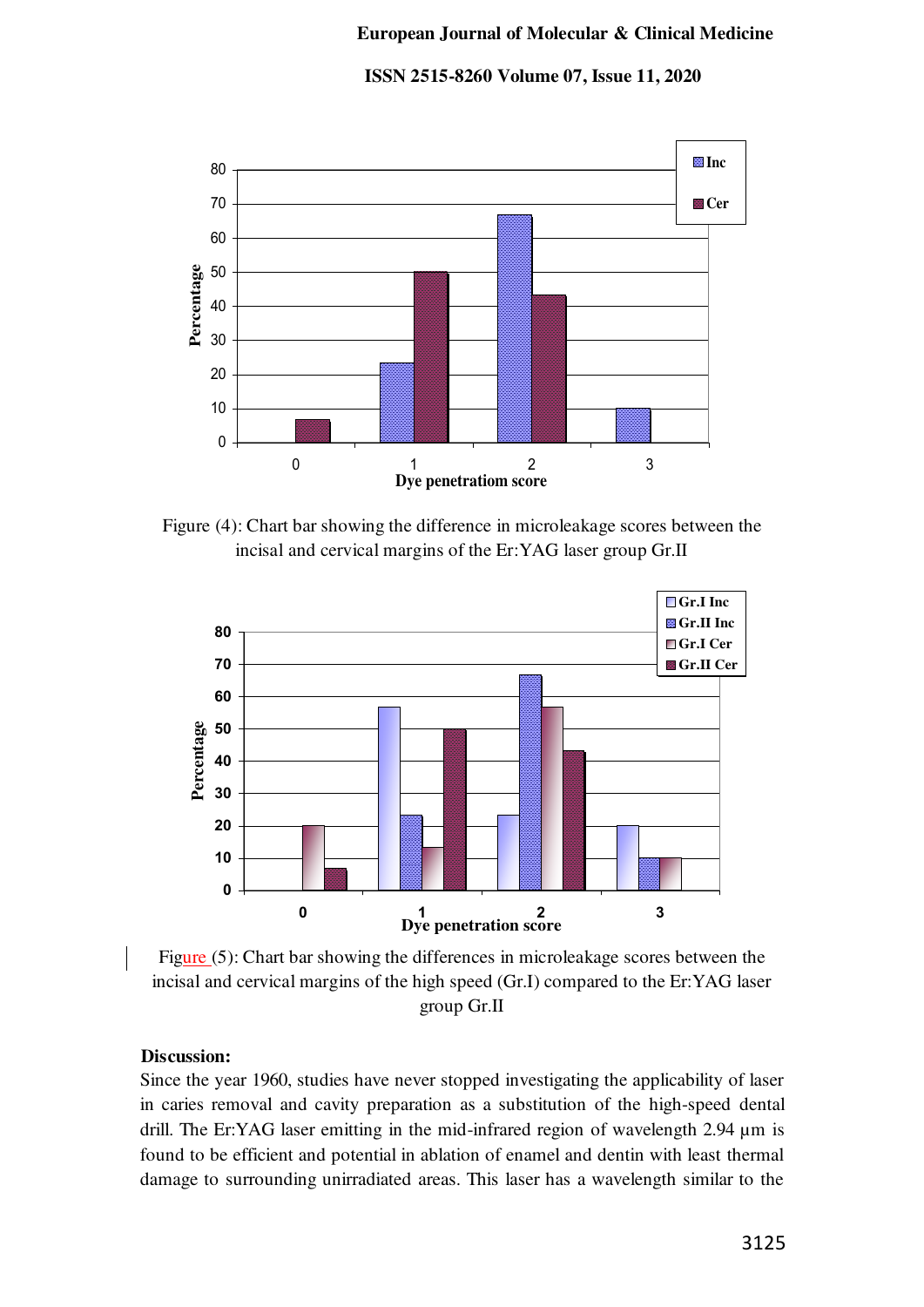#### **ISSN 2515-8260 Volume 07, Issue 11, 2020**

absorption wavelength of water 2.94 µm, causing water-mediated explosive ablation of enamel and dentin which shows a higher ablation than the thermal vaporization caused by other lasers [16,17].

Er:YAG laser is chosen for this study as it has been investigated as the laser that might replace the dental drill for its unique characteristics. The studies have postulated the parameters of pulse energy, frequencies, spot size, and prepared cavities depth either in enamel or dentin to be comparable to the conventional highspeed bur prepared enamel. Also, clinical studies have tested the working time and cavities shape, the teeth sensitivity, noise and vibration during laser application compared to the speed drill [18].

Microleakage is a major factor that has been used in assessing the success of any restorative material used in restoring tooth [19]. Microleakage was evaluated by the dye penetration, which is the commonly applied method to test the sealing of adhesive, tooth-bonded restorations. One of the major dependent factors for microleakage was the luting material [20]. The polymerization shrinkage of the luting resin composite and the difference in thermal expansion coefficient between the luting resin composite and both the tooth and the porcelain veneer causes stress at the tooth/luting composite/porcelain interface. Due to these contraction stresses, the adhesive forces of the two bonded interfaces: the porcelain/luting composite interface and the luting composite/tooth interface, will compete with each other. As a result, the interface with the lowest adhesive forces will debond, namely the luting composite/tooth interface. Microleakage will occur at this interface, breaking this intimate contact and later may lead to staining, post-operative sensitivity and recurrent caries[21].

The results of the microleakage assessment revealed by the dye penetration scoring between the ceramic veneer and the tooth enamel interface, along the incisal and cervical margins show that; there were significant differences in the microleakage scores at the incisal margins of the high-speed handpiece compared to the Er:YAG laser, and significance comparing the microleakage scores at the cervical margins of both groups (Gr.I) and (Gr.II).

The explanation of decreased microleakage at the cervical margin of the laser prepared group can be that;the normal wavy pattern of laser-ablated enamel exposing the enamel rod heads with removal of the enamel smear layer, which is clearly represented at the middle and cervical thirds of the enamel surface. These irregularities cause anincrease in surface roughness that will have a greater surface area which has a great role in decreasing the microleakage (dye penetration), which is clearly identified at the cervical margin of laser prepared group having the least microleakage readings [22,23].

Porcelain veneer preparations generally end in this region of aprismatic enamel, which might be largely responsible for the poor marginal sealing reported at the cervical margins of porcelain veneers in vitro prepared by the high-speed drill [24].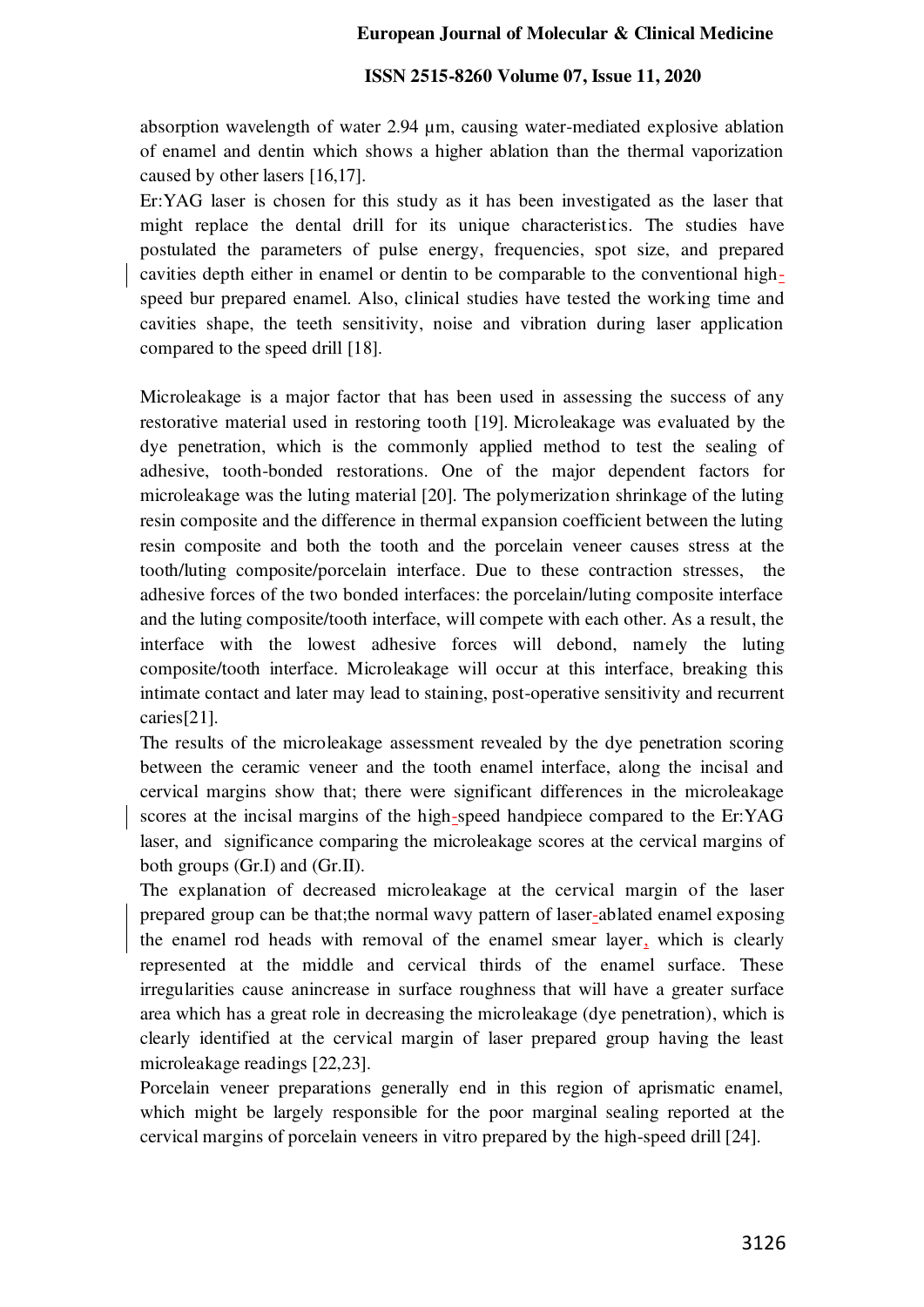#### **ISSN 2515-8260 Volume 07, Issue 11, 2020**

Therefore, thetooth preparations of porcelain laminate veneers by Er: YAG laser can decrease the microleakage.

## **Conclusion:**

The difference in microleakage assessment between laser and the high-speed handpiece specimens was significant and could affect the longevity of the porcelain laminate veneers.

## **Reference:**

- 1. Juliano F, Daniella T, Maria C, Silmara A, Jesus D, Regina G: Comparative study of the dentin/adhesive systems interface after treatment with Er:YAG laser and acid etching using SEM. Las Surg Med.34:385-390;2004.
- 2. Deleme K, Deman P, Moor R: Microleakage of class V resin composite restorations after conventional and ErYAG laser preparation J Ora Rehab. 2005;32:676-85.
- 3. Nuray A, Yonca K, Emre O, Ceren O, Erhan F: Microleakage of Class V Cavities with Different Adhesive Systems Prepared by a Diamond Instrument and Different Parameters of Er:YAG Laser Irradiation. Photomedicine and Laser Surgery.2008;26:585-91
- 4. Roebuck E, Whitters C, Sauders W: The influence of three energies on the in vitro microleakage of class V compomer resin restorations. Int J Pediatr Dent. 2001;11: 49-56.
- 5. Dostalova T, Jelinkova H, Hana K, Miyagi M: Er:YAG laser ablation -5- year recall. 2001;4247:1-6.
- 6. Masahito O, Toro E, Toro M, Hisayoshi T: Comparison of the bond strength of composite resin to Er:YAG laser irradiated human enamel pre-treated with various methods in vitro. Lasers in surgery and medicine 2002;30:351-359.
- 7. Hossain M, Yamada Y, Nakamura Y, Murakami Y, Tamaki Y, Matsumoto K: A study on surface roughness and microleakage test in cavities prepared by Er:YAG laser irradiation and etched bur cavities. Lasers Med Sci 2003;18: 25–31.
- 8. Andrea N, Peter P, Richard M, Timothy F, Marcelo T, Marcelo G, Giselle M: Evaluation of the Surface Roughness and Morphologic Features of Y-TZP Ceramics after Different Surface Treatments. Photomedicine and Laser Surgery. 2009;27:473-479
- 9. Sónia E, Raquel O, Manickam S, Rui V, Francesca M, Manuel T: Bond Strength of an Etch-and-Rinse Adhesive to KrF Excimer Laser-Treated Dentin Photomedicine and Laser Surgery. 2010;28:97-102.
- 10. Chen R, Liu C, Tseng W, Jeng J: Cytotoxicity of three dentin bonding agents on human dental pulp cells. J Dent 2003;31:223-9.
- 11. Stappert, C, Ozden U, Gerds T, Strub J: Longevity and failure load of ceramic veneers with different preparation designs after exposure to masticatory simulation. J Prosthet Dent 2005;94:132-9.